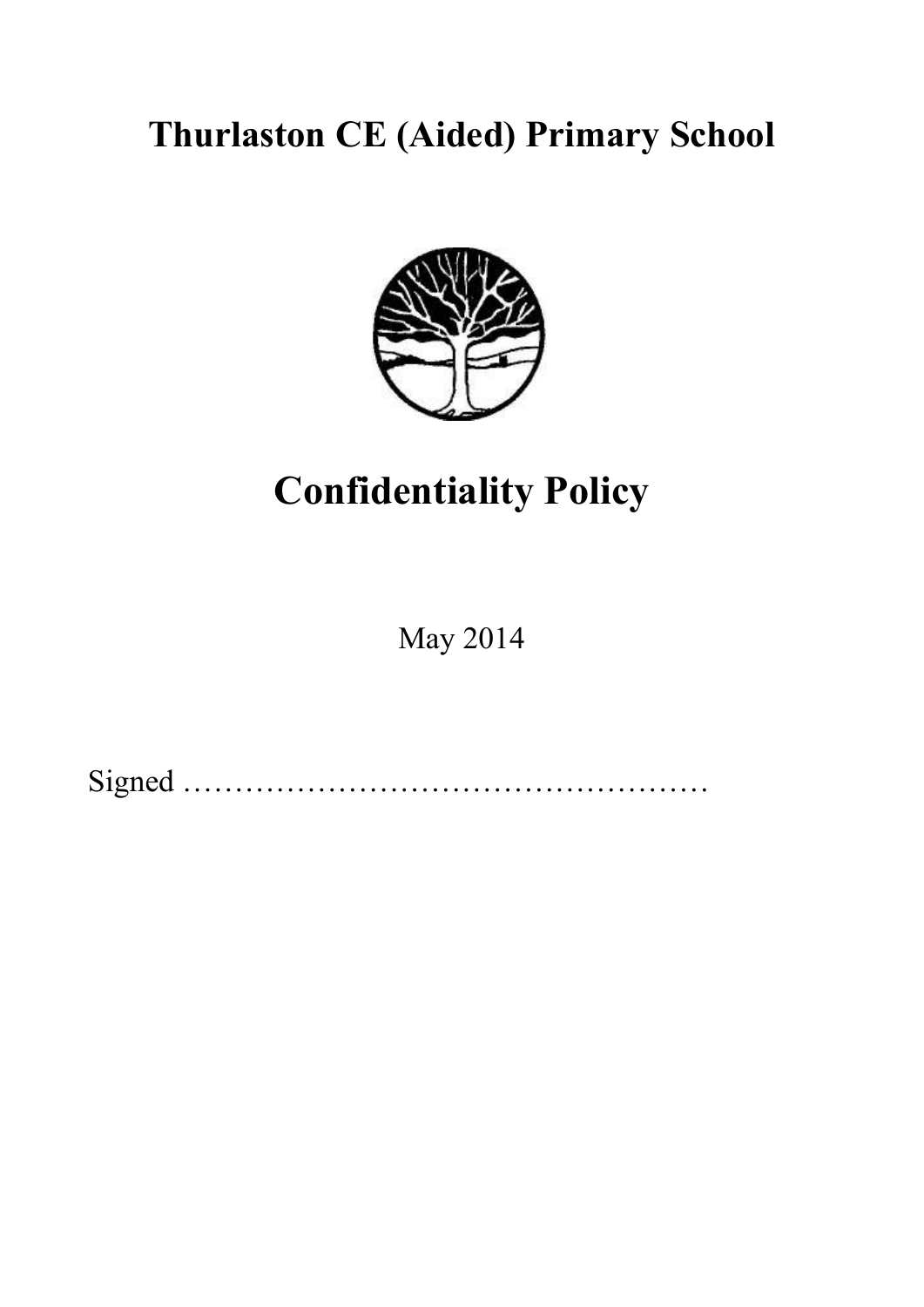### SCHOOL CONFIDENTIALITY POLICY

#### RATIONALE

At Thurlaston CE (Aided) Primary School we believe that it is an important part of our role to care for all members of our community. This is an important part of Teaching and Living the Christian Way of Life. Principally, we believe that confidentiality is a good thing but at times this conflicts with other considerations such as:

 The safety, well-being and protection of our pupils are the paramount consideration in all decisions staff at this school make about confidentiality. The appropriate sharing of information between school staff is an essential element in ensuring our pupils well-being and safety.

 It is an essential part of the ethos of our school that trust is established to enable pupils, staff and parents/carers to seek help both within and outside the school in order to minimise the number of situations when personal information is shared to ensure pupils and staff are supported and safe.

 Pupils, parents/carers and staff need to know the boundaries of confidentiality in order to feel safe and comfortable discussing personal issues and concerns, including sex and relationships.

 The school's attitude to confidentiality is easily understood and everyone should be able to trust the boundaries of confidentiality operating within the school.

 Issues concerning personal information including sex and relationships and other personal matters can arise at any time.

 Everyone in the school community needs to know that no-one can offer absolute confidentiality.

 Everyone in the school community needs to know the limits of confidentiality that can be offered by individuals within it so they can make informed decisions about the most appropriate person to talk to about any health, sex and relationship or other personal issue they want to discuss.

#### **DEFINITION OF CONFIDENTIALITY**

Confidentiality is defined as 'something which is spoken or given in private, entrusted with another's secret affairs'. The confider is asking for the content of the conversation to be kept secret. Anyone offering absolute confidentiality to someone else would be offering to keep the content of his or her conversation completely secret and discuss it with no-one.

As a school we expect those who work within the school, including volunteers, to keep information that they find out through working in school private and should only share it with the relevant authorised people within school.

In practice there are few circumstances where absolute confidentiality is offered in our school. We strive to strike a balance between ensuring the safety, well-being and protection of our pupils and staff, ensuring there is an ethos of trust where pupils and staff can ask for help when they need it and ensuring that when it is essential to share personal information, child protection issues and good practice are followed.

This means that in most cases what is offered is limited confidentiality. Disclosure of the content of a conversation could be discussed with professional colleagues, but the confider would not be identified except in certain circumstances. Staff should make it clear that there are limits to confidentiality at the beginning of the conversation. These limits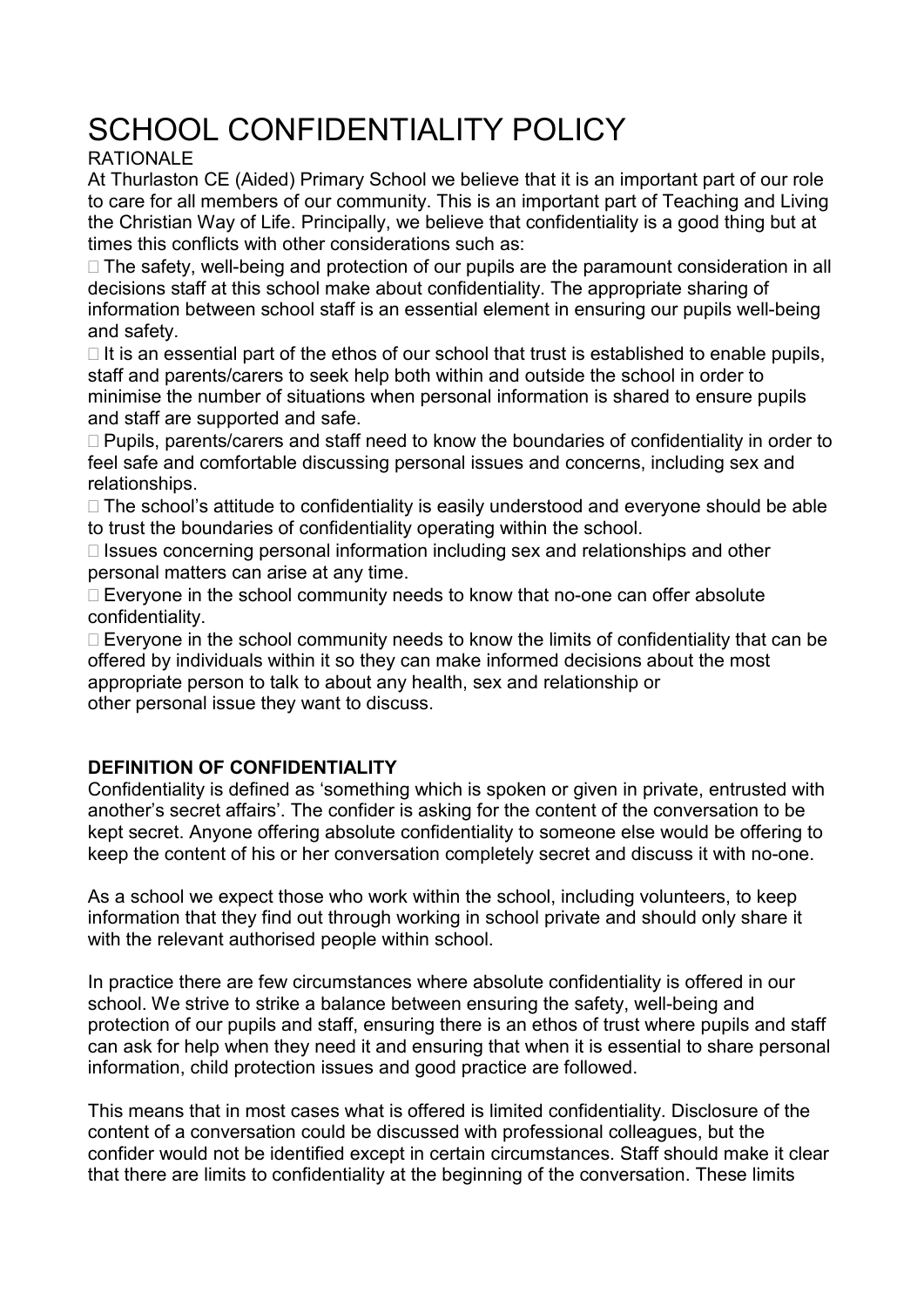relate to ensuring children's safety and well-being. The pupil will be informed when a confidence has to be broken for this reason and be involved in the information sharing.

Different levels of confidentiality are appropriate for different circumstances:

#### **1. In the classroom in the course of a lesson given by a member of teaching staff or an outside visitor including health professionals.**

Careful thought needs to be given to the content of the lesson setting the climate and establishing ground rules to ensure confidential disclosures are not made. It should be made clear to pupils that this is not the time or place to disclose confidential personal information. When a health professional is contributing to a school's health education programme in a classroom setting, they are working with the same boundaries of confidentiality as a teacher.

#### **2. One-to-one disclosures to members of school staff**.

It is essential all members of staff know the limits of the confidentiality they can offer to both pupils and parents and carers and any required actions and sources of further support or help available both for the pupil or parent/carer, within the school and from other agencies where appropriate. All staff at this school encourage pupils to discuss different issues with their parents or carers and vice versa. However, the needs of the pupil are paramount and the school staff will not automatically share information about the pupil with his/her parents unless it is considered to be in the child's best interests.

#### **3. Disclosures to a counsellor, school nurse or health professional operating a confidential service in the school**

Health professionals such as school nurses can give confidential medical advice to pupils provided they are competent to do so and follow the Fraser Guidelines (guidelines for doctors and other health professionals on giving medical advice to under 16's). School nurses are skilled in discussing issues and possible actions with young people and always have in mind the need to encourage pupils to discuss issues with their parents or carers. However, the needs of the pupil are paramount and the school nurse will not insist that a pupil's parents or carers are informed about any advice or treatment they give.

#### **THE LEGAL POSITION FOR SCHOOL STAFF**

All school staff should not promise confidentiality. Pupils do not have the right to expect they will not be reported to their parents or carers and may not, in the absence of an explicit promise, assume that information conveyed outside that context is private. No member of this school's staff can or should give such a promise. The safety, well-being and protection of the child is the paramount consideration in all decisions staff at this school make about confidentiality.

School staff are NOT obliged to break confidentiality except where child protection is or may be an issue, however at Thurlaston CE (Aided) Primary School we believe it is important staff are able to share their concerns about pupils' safety and well-being is maintained. Teachers, counsellors and health professionals Professional judgement is required. In exercising their professional judgement the teacher, counsellor or health professional must consider the best interests of the child, including the need to both ensure trust to provide safeguards for our children and possible child protection issues.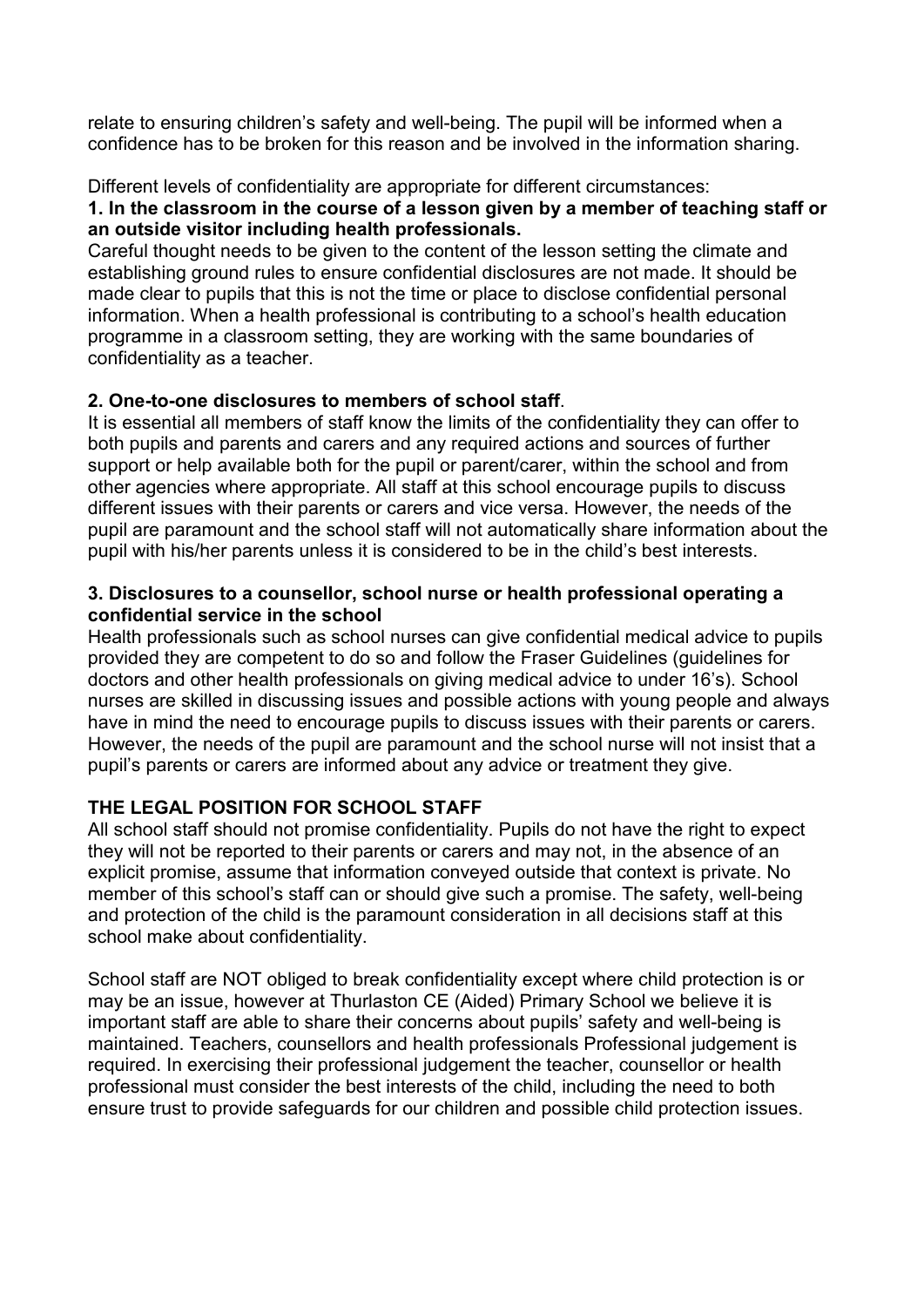All teachers at this school receive basic training in child protection as part of their induction to this school and are expected to follow the school's child protection policy and procedures.

#### **Counsellors and health professionals**

At Thurlaston CE (Aided) Primary School we offer pupils the support of a school counsellor through the Brockington Family of Schools Extended Services. The school nursing service operate a drop-in service for pupils. These services are confidential between the counsellor or health professional and the individual pupil. No information is shared with school staff except as defined in the school's child protection policy. This is essential to maintain the trust needed for these services to meet the needs of our pupils.

#### **Visitors and non-teaching staff**

At Thurlaston CE (Aided) Primary School we expect all non-teaching staff to report any disclosures by pupils or parents/carers of a concerning nature to the designated child protection co-ordinator as soon as possible after the disclosure and in an appropriate setting, so others cannot over hear. The designated child protection co-ordinator will decide what, if any, further action needs to be taken.

#### **Parents/carers**

Thurlaston CE (Aided) Primary School believes that it is essential to work in partnership with parents and carers and we endeavour to keep parents/carers abreast of their child's progress at school, including any concerns about their progress or behaviour. However, we also need to maintain a balance so that our pupils can share any concerns and ask for help when they need it. Where a pupil does discuss a difficult personal issue, staff at Thurlaston CE (Aided) Primary School will be encouraged to also discuss the matter with their parents or carers and may be supported to do so where it is appropriate. The safety, well-being and protection of our pupils is the paramount consideration in all decisions staff at this school make about confidentiality.

#### **COMPLEX CASES**

Where there are areas of doubt about the sharing of information, Thurlaston CE (Aided) Primary School Thurlaston CE (Aided) Primary School will consult with the local area Safeguarding Board.

#### **WHEN CONFIDENTIALITY SHOULD BE BROKEN AND THE PROCEDURES FOR DOING THIS**

See the school Child Protection Policy. The school Child Protection Coordinator is Gavin Beetham.

#### **SUPPORT FOR STAFF**

Staff may have support needs themselves in dealing with some of the personal issues of our pupils. At Thurlaston CE (Aided) Primary School we prefer staff to ask for help rather than possibly making a poor decision because you don't have all the facts or the necessary training, or taking worries about pupils home with you. Staff should discuss any concerns with Gavin Beetham.

#### **LINKS WITH OTHER POLICIES**

This policy has links with the following school policies:

Child Protection/Safeguarding